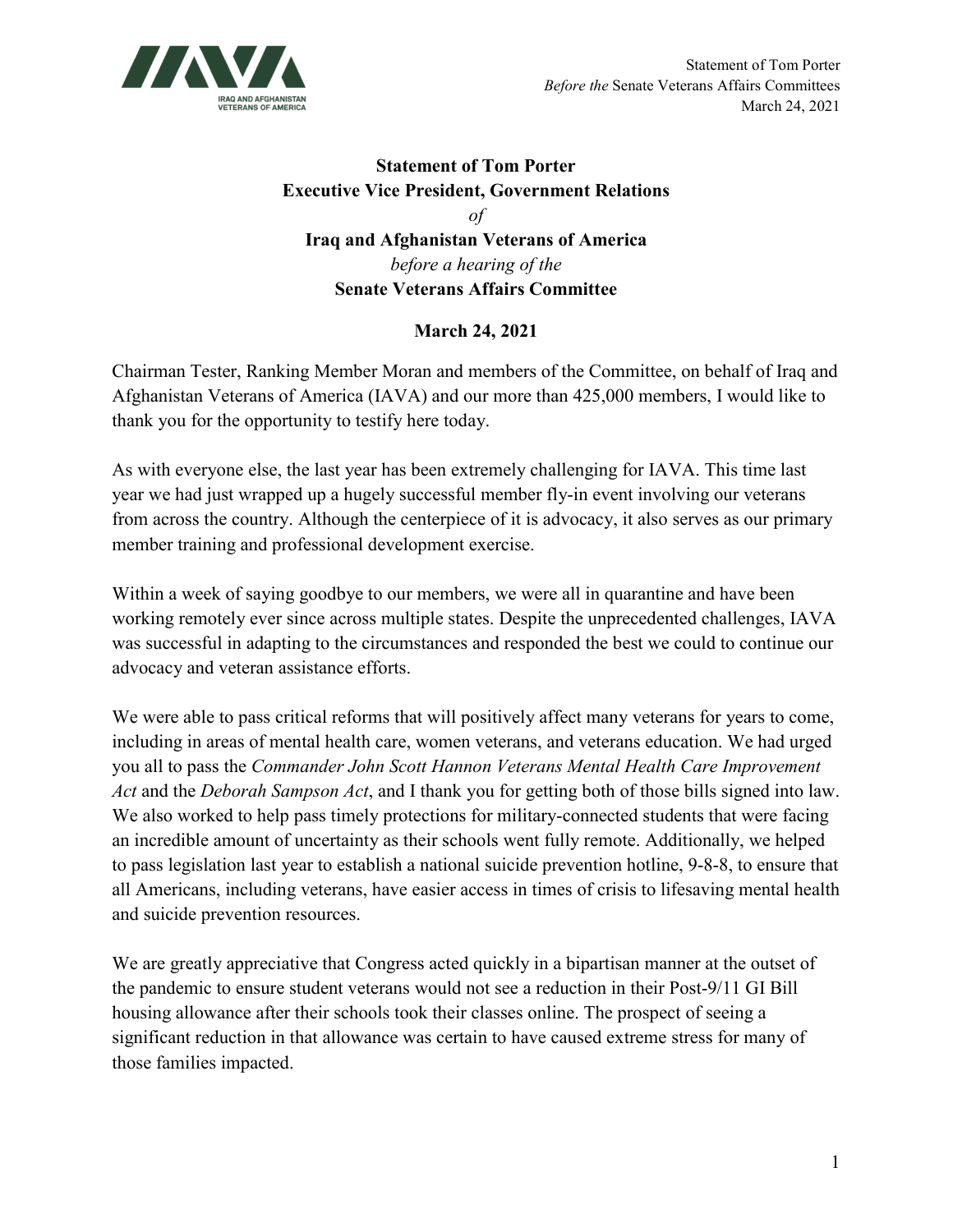

Accurate and speedy information in a crisis is critical. At the outset of the pandemic many veterans found the information about the scope of the problem and plans to conquer it lacking out of the Administration. We are very appreciative of the efforts by SVAC and the House committee to improve the information flow to our community.

The pandemic has affected almost every facet of our lives, and veterans have been no exception. IAVA members report feeling more isolated than ever before, with entire communities shutting down. We are hopeful that the worst is behind us, but we must be aware that the effects of this pandemic are going to be long reaching. According to VA, almost a quarter of all veterans live in rural communities, which have only amplified these issues. Even before the pandemic rural communities tend to have had higher poverty rates and more elderly residents. However, rural veterans are more likely to be enrolled in VA care compared to their urban counterparts, but there are still enormous challenges in care. As VA moved to a telehealth model at the start of the pandemic to protect vulnerable veterans, rural veterans had particular challenges, namely that over a quarter of all rural veterans do not have access to the internet at home. We are pleased that the *Commander Hannon Act* expanded tele-mental health care, and emphasize that these issues must be addressed in order to sustain this model and ensure that it is accessible to the most vulnerable populations.

According to the most recent VA data, the youngest cohort of veterans, post-9/11 veterans aged 18 to 34, have the highest rate of suicide. And while not always an indicator of suicide, mental health injuries continue to disproportionately impact the post-9/11 generation. In our latest member survey, a stunning 65% of IAVA members reported service-connected PTSD and over half reported anxiety (58%) or depression (56%). We know that the ongoing pandemic has only exacerbated the issue, and the data from the last year of IAVA's Quick Reaction Force (QRF) demonstrate as much.

QRF is a safety net for veterans and families that provides comprehensive care management, resource connections and 24/7 peer-to-peer support for any veteran or family member in need. QRF's services are free and confidential and are available to any veteran or family member, regardless of service era, discharge status or location, making the barrier of entry very low. The needs of veterans remain high, particularly in light of the COVID-19 pandemic and in 2020, QRF saw a 400% increase in clients served from 2019. QRF is built to address all aspects of a veteran's life that are in need of intervention and support and we do this by providing holistic and comprehensive care for all of our clients. In 2020 more than 15% of all client requests were directly related to mental health needs. Additionally, IAVA continues to have a Memorandum of Understanding (MOU) with the Veterans Crisis Line (VCL) and also has 24/7 in-house clinical support for clients that reach out to the program and are at risk for suicide. The new 9-8-8 national hotline, when fully implemented, will make access in a crisis even more easier.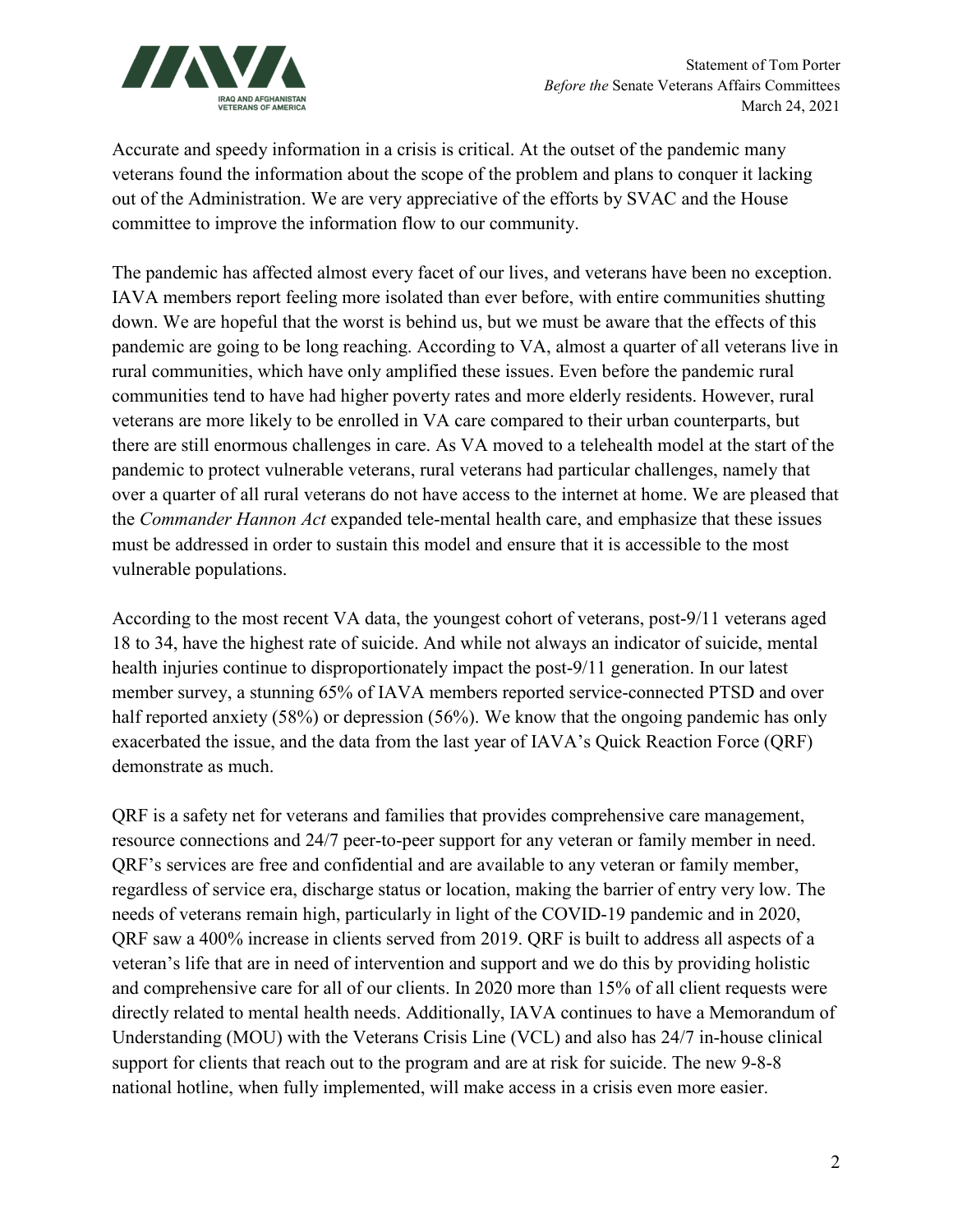

Outside of direct mental health needs, an additional 56% of QRF client requests were related to emergency financial assistance, the threat of homelessness, or both, which directly impacts an individual's overall well-being and stability. Recent data from the Department of Housing and Urban Development (HUD) released last week that veteran homlessness increased *before* the pandemic hit America. Between 2010 to 2019 veteran homelessness decreased by over 50%, however in January 2020 the number of homeless veterans had increased from the previous year. This data predates the pandemic and is extremely troubling. The data from HUD, coupled with IAVA's QRF data shows that veteran homelessness is a problem that we must redouble our efforts to address.

Housing has been a particular area of concern while transitioning out of the service. In IAVA's latest survey, 24% reported going without a home for over a year after they transitioned out of the military, and 81% reported couchsurfing temporarily. We must remain vigilant to ensure that recently separated veterans are aware of the programs and benefits available to them during this incredibly difficult time. Additionally, homeless veterans today may have families to support or are women veterans. Women veterans historically are at higher risk for homelessness than their civilian counterparts. Providing safe facilities for women that will address their specific needs is critical. Ensuring these facilities also accept children is vital. Others are younger veterans who may just need temporary support. The VA must continue partnerships to align effective, dynamic services to these demographic shifts.

Another issue that can affect recently separated veterans is timely access to VBA claim decisions. Prior to the pandemic VA took great strides in reducing the backlog and ensuring that veterans were getting timely decisions. However, as a result of the pandemic the backlog is once again on the rise. There are currently over 450,000 claims still working through the system, with over 200,000 of those pending for 125 days or more. While many of these are due to the cancelation of in person exams, they must be high priority for VA. Additionally, veterans often face significant financial and emotional stress while waiting for the benefits and care that they have earned. We must ensure that these men and women who feel unsafe completing their inperson exams are given proper extensions until it is safe to do so.

When a service member transitions out of the military, one of the largest and most significant barriers to veteran employment is not only pairing military skills to relevant civilian careers but also reside in the realm of licensure and formal accreditation. Almost 70% of IAVA members did not have a job secured when they left the military. Veteran unemployment is another area of concern during the pandemic. As of February, the veteran unemployment rate across all eras of veterans is at 5.5%, slightly below the national average of 6.2%. However, the post-9/11 veteran unemployment rate remains higher than their peers. Veteran unemployment, especially for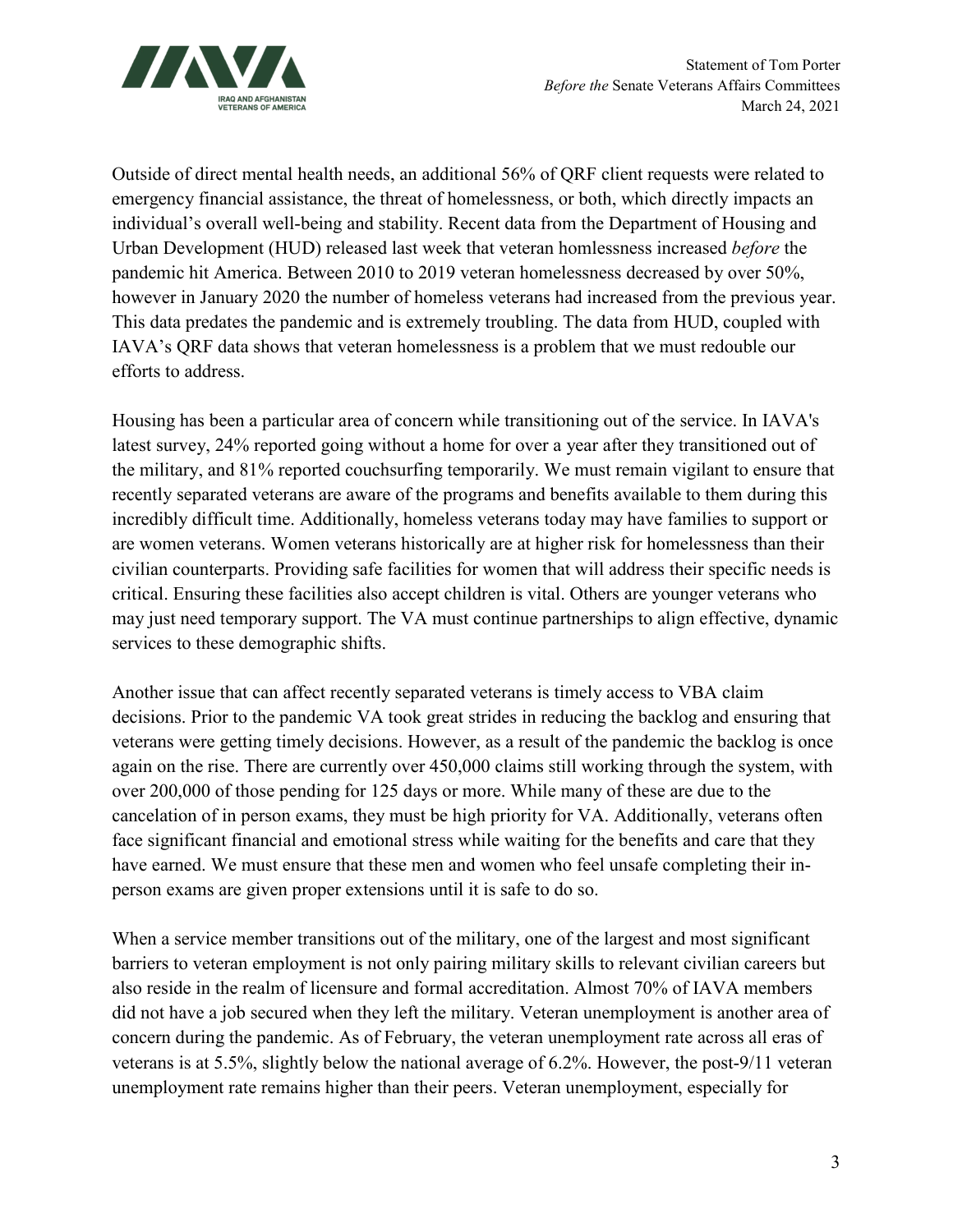

younger veterans, has been hit particularly hard by the pandemic, and it will require unique solutions to solve this ongoing problem. I want to thank Chairman Tester, Ranking Member Moran and this Committee for your important bipartisan work in passage of the *Veterans Economic Recovery Act*, which will be an incredibly impactful tool to lower the veteran unemployment rate. While this program may not be directly related to mental health, it can reduce additional stress from the loss of a job due to the pandemic by providing a generous housing allowance and training in new in-demand skills. Strong oversight will be necessary to keep this new benefit on track for success.

Women veterans are more likely than their male peers to face economic and personal challenges. They have higher rates of unemployment, are more likely to be homeless, and to be single parents. These issues have only increased since the start of the COVID-19 pandemic. We must ensure that pandemic relief is focused and able to address the unique challenges of women veterans. We must focus our resources on policies that are inclusive of women and all minority populations. Women veterans are also more than twice as likely to die by suicide than their civilian peers, making it all the more impreitive that these socio-economic issues that could increase their risk factors be addressed.

It is for these reasons that the *Hannon Act* must be successfully, and timely, implemented. This legislation will result in critical reforms in how America combats the suicide crisis. A key provision includes the creation of a community grant program to help identify isolated veterans and provide mental health services, modeled after the extremely successful Supportive Services for Veteran Families (SSVF) program. These targeted programs are designed to identify the 14 veterans per day who die by suicide not currently participating in VA services and connect them to lifesaving resources. This provision could not be more important in a time when veterans are feeling more disconnected than ever before.

VA still faces a shortage of mental health care professionals, specifically in rural areas. Recent legislation targeted deficiencies in recruitment and retention by creating separate scholarship and student loan repayment programs and by adding \$65 million to VA's recruitment, relocation, and retention bonuses budget. However, these scholarships are extremely limited in number and capacity. IAVA recommends that VA take additional measures in order to address the shortage of qualified medical professionals within VHA. Moving psychologists under the Hiring Authority, Title 38, which would provide a more competitive salary rather than the federal GS pay scale is one viable option. Private sector psychologists earn a considerably higher salary than their VA colleagues. Furthermore, psychologists and some pharmacists are the only doctoratelevel medical professionals at VA who are not included in Title 38.